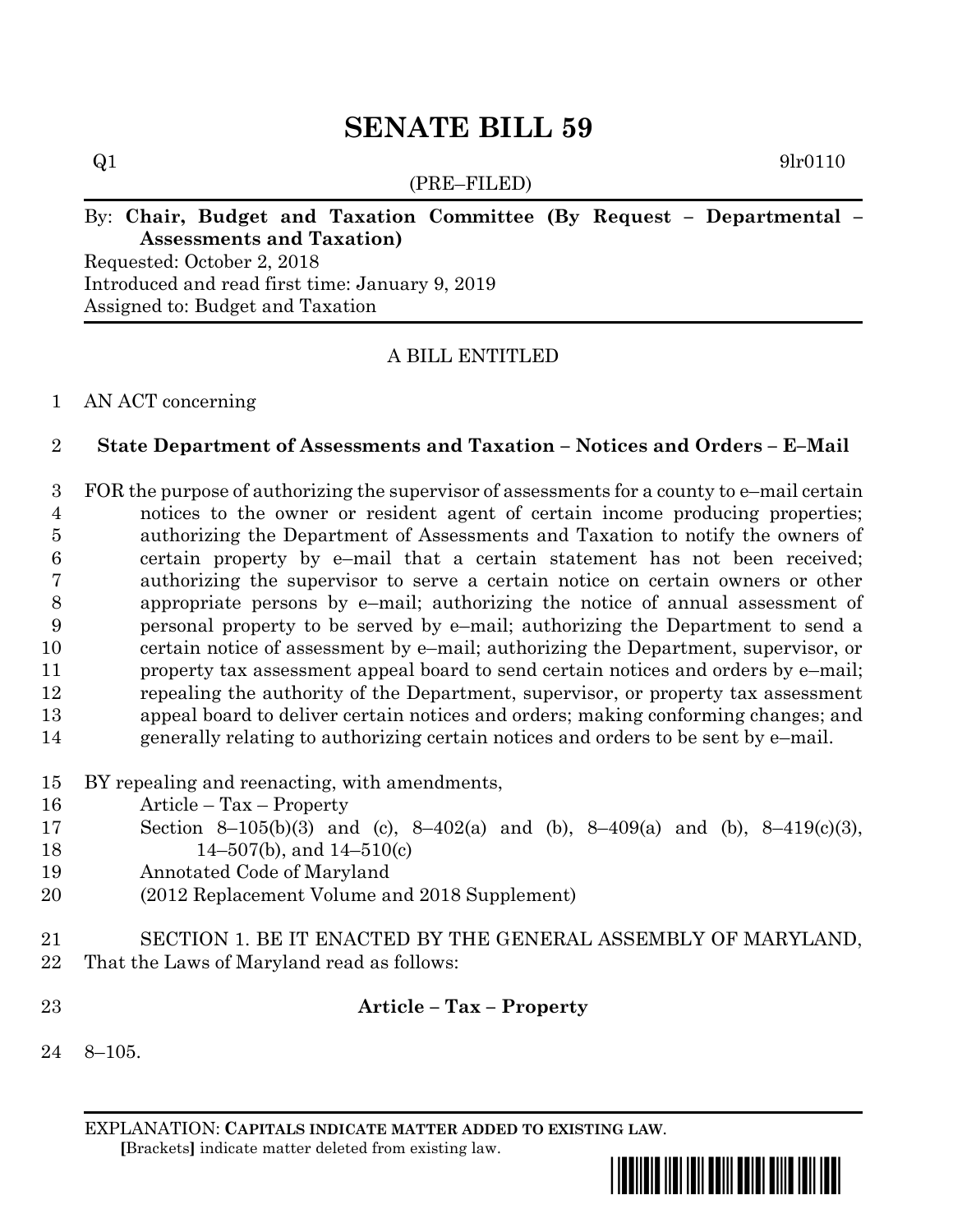#### **SENATE BILL 59**

 (b) (3) For income producing real property that is designated under paragraph (2) of this subsection, the supervisor shall:

 (i) include in the notice a statement that a penalty may be assessed under subsection (e) of this section if the owner of real property valued at over \$5,000,000 fails to file the income and expense information required under this subsection; and

 (ii) send the notice **[**by first class certified mail**]** to the owner as determined from the assessment rolls or the owner's registered agent **BY:**

## **1. FIRST–CLASS CERTIFIED MAIL; OR**

## **2. E–MAIL, IF WITHIN THE PAST 3 YEARS THE RECIPIENT HAS PROVIDED TO THE DEPARTMENT AN E–MAIL ADDRESS FOR RECEIVING NOTICES**.

 (c) (1) For income producing real property that has a value in excess of \$5,000,000 as listed on the assessment roll that is designated under subsection (b)(2) of this section, if the income and expense statement required under subsection (b) of this section is not received by May 15, the Department shall **[**send a letter by first class certified mail to the owner notifying**] NOTIFY** the owner that the statement has not been received and that if the statement is still not received by June 15, the penalty specified in subsection (e) of this section will be assessed.

- **(2) THE DEPARTMENT SHALL SEND THE NOTICE REQUIRED UNDER PARAGRAPH (1) OF THIS SUBSECTION TO THE OWNER BY:**
- 
- **(I) FIRST–CLASS CERTIFIED MAIL; OR**

## **(II) E–MAIL, IF WITHIN THE PAST 3 YEARS THE RECIPIENT HAS PROVIDED TO THE DEPARTMENT AN E–MAIL ADDRESS FOR RECEIVING NOTICES.**

- **[**(2)**] (3)** For property other than the property described in paragraph (1) of this subsection, upon request, an extension of up to 30 days may be granted by the supervisor for the filing required by subsection (b) of this section.
- 8–402.

28 (a) (1) The notice required by  $\S$  8–401 of this subtitle shall be served on the owner or other appropriate person:

- 
- (i) by leaving a copy of the notice at the person's residence;

 (ii) by sending a copy of the notice by United States mail to the mailing address of the owner;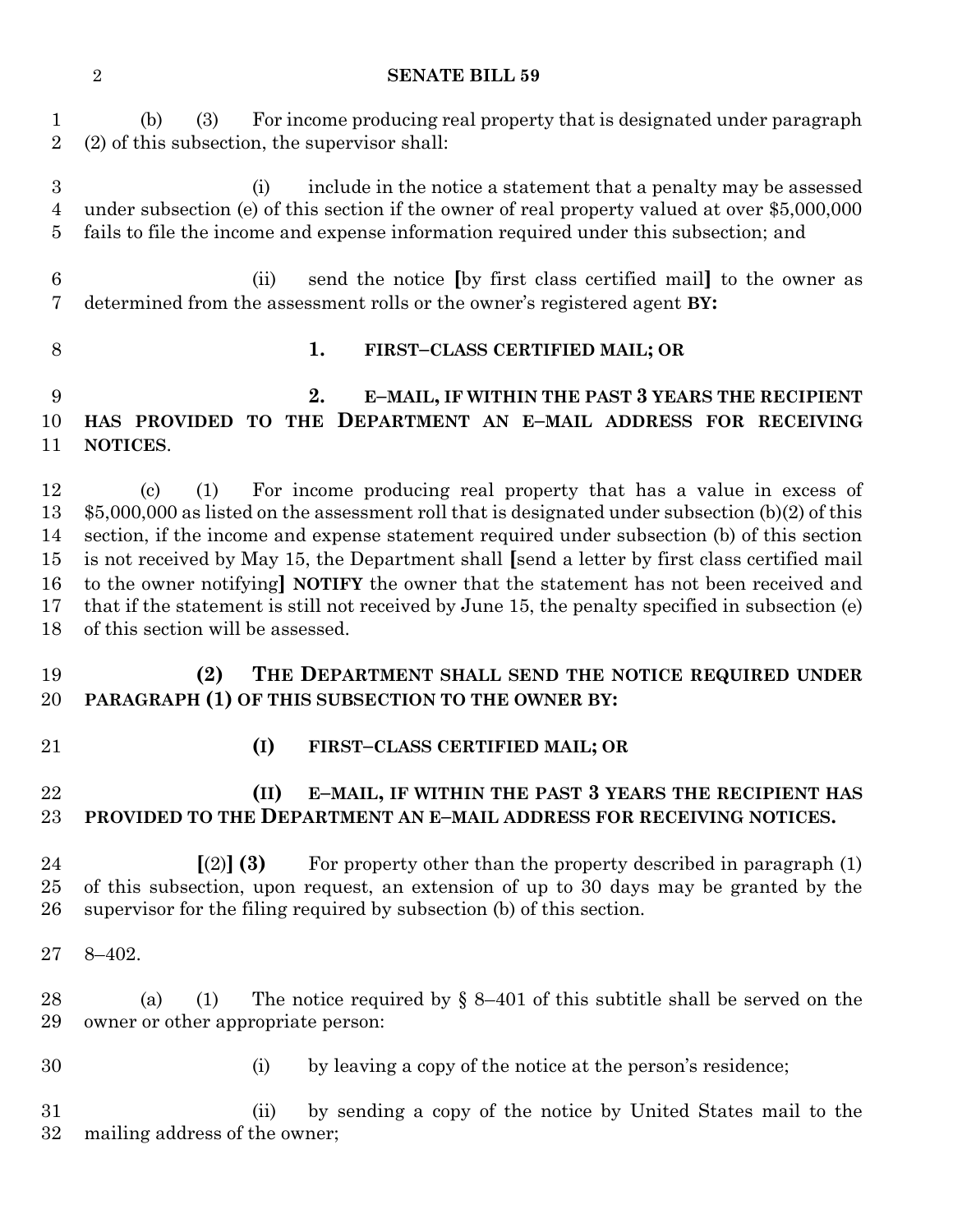### **SENATE BILL 59** 3

 (iii) by personal service by the sheriff in the same manner as original service is required in a civil action; **[**or**]**

## **(IV) BY E–MAIL, IF WITHIN THE PAST 3 YEARS THE RECIPIENT HAS PROVIDED TO THE DEPARTMENT AN E–MAIL ADDRESS FOR RECEIVING NOTICES; OR**

 **[**(iv)**] (V)** if the owner is unknown, not residing at the real property, or cannot be found by:

- 1. delivering a copy of the notice to a person in possession of the real property; or
- 2. posting a copy of the notice at a conspicuous location on the real property.

 (2) Though not a condition precedent to the validity of the value in the notice, if the mailing **OR E–MAIL** address of an owner not residing at the real property is known, the notice shall be sent to that address.

 (b) If a notice is **[**mailed**] SENT** under this section, the supervisor shall retain a record of the date of **[**mailing**] SENDING** and the name and address of the person to whom the notice is sent.

8–409.

19 (a) The notice required by  $\S 8-408$  of this subtitle shall be served on the owner or other appropriate person by:

- 
- (1) sending a copy of the notice by**:**
- 

**(I)** United States mail to the mailing address of the owner; or

# **(II) E–MAIL, IF WITHIN THE PAST 3 YEARS THE RECIPIENT HAS PROVIDED TO THE DEPARTMENT AN E–MAIL ADDRESS FOR RECEIVING NOTICES; OR**

 (2) if the owner is a nonresident of the State, or unknown or cannot be found, delivering a copy of the notice to a person in possession of the personal property.

 (b) When a notice is **[**mailed**] SENT** under this section, the Department or supervisor shall retain a record of the date of **[**mailing**] SENDING** and the name and address of the person to whom the notice is sent.

8–419.

(c) (3) If action is taken under paragraph (2) of this subsection, the